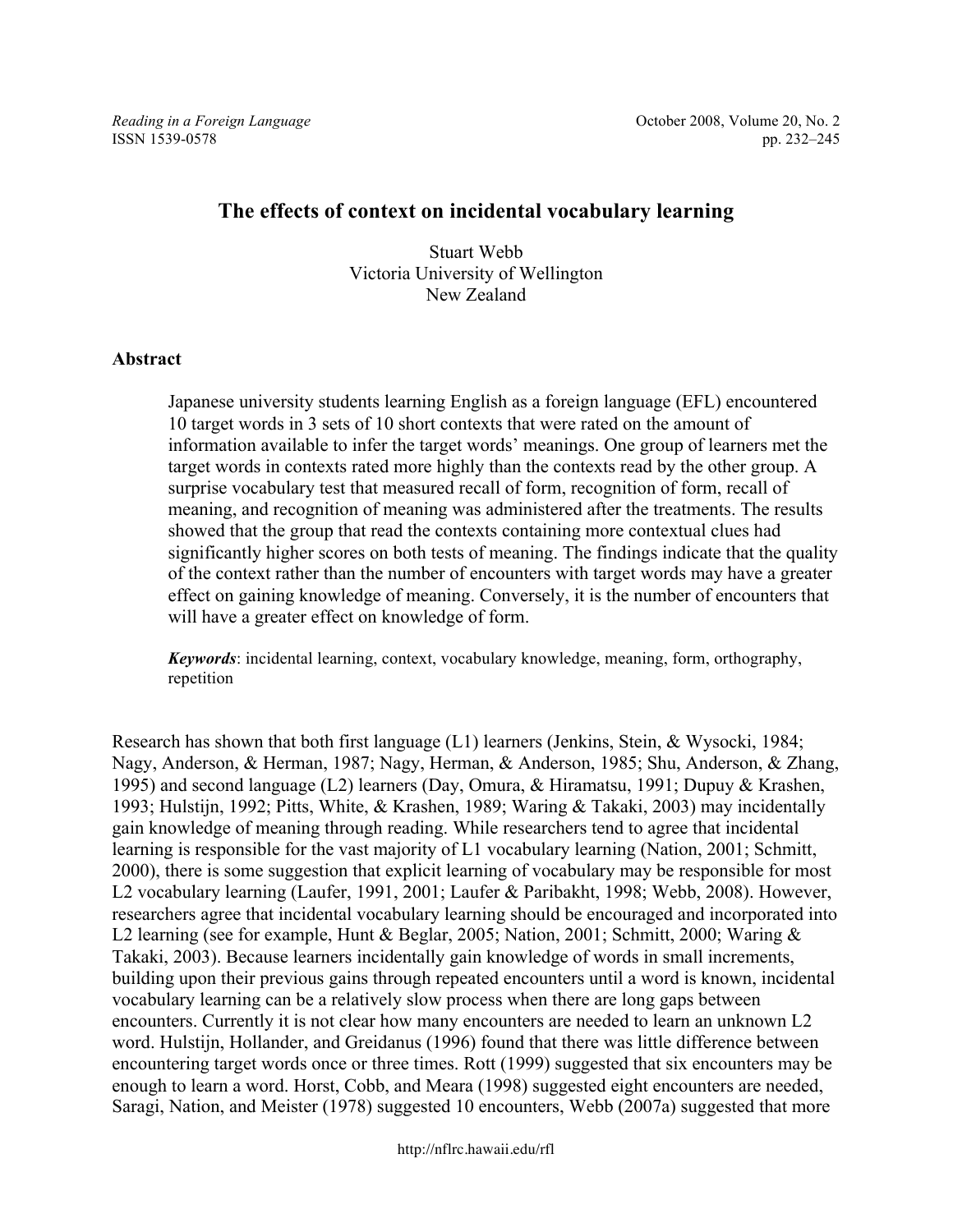than 10 encounters are needed, and Waring and Takaki (2003) reported that it may take more than 20 encounters to incidentally learn the meaning of a word. Moreover, in some of the studies the number of encounters needed to learn the meaning of a word varied considerably between the target words (Horst, et al., 1998; Saragi et al., 1978).

Context may be one reason the number of repetitions needed to learn individual words varies. In some sentences the meaning of an unknown word might be transparent but in others it may be opaque. Beck, McKeown, and McCaslin (1983) suggested that many contexts may be deceptive, leading learners to infer an incorrect meaning. In studies that involve reading books, there may be too many encounters for researchers to take each context into account. However, it could be expected that target words that are met repeatedly in sentences that offer some information about the meaning of a word are going to be learned before those that appear in less informative or misleading sentences. Unless context is taken into consideration, it may be difficult to make an accurate assessment of incidental vocabulary learning. This may be particularly true in L2 learning where the number and frequency of encounters with unknown words are likely to be less than in L1 learning.

Context may have been the reason for the contrasting results in Rott (1999) and Hulstijn et al. (1996). In the Rott (1999) study, the texts were created with enough contextual clues for the learners to be able to infer the meaning of the target words. Whereas, in the study by Hulstijn et al., the text was authentic, and the researchers had determined that it was "extremely difficult to infer the exact meaning" of the target words from the context (p. 330).

Differences between the types of contexts used in research may often account for conflicting results. This may be the case in many studies on incidental learning because a large variety of contexts have been used. For example, Herman, Anderson, Nagy, and Pearson (1987) used four different types of context in a study of incidental vocabulary learning. They used a 1,230-word passage from a text and three edited versions with varying degrees of implicit and explicit clues about the target words. Other contexts used in incidental learning of vocabulary experiments were a novel (Saragi et al., 1978), a graded reader (Horst et al., 1998), specially constructed paragraphs (Jenkins, Stein, & Wysocki, 1984), and narrative and expository texts of about 1,000 words (Nagy, Herman, & Anderson, 1985). Studies on learning from context have used single sentences (Dempster, 1987; Laufer & Shmueli, 1997), multiple sentences (Dempster, 1987), L2 sentences together with their L1 translations (Griffin, 1992), L1 sentences containing the L2 target vocabulary (Pickering, 1982), three sentences one of which was a definition (Gipe & Arnold, 1979), and L1 and L2 glossed passages (Laufer & Shmueli, 1997). The wide range of contexts may lead to misinterpretation of results. Would students learning vocabulary from a specially constructed passage containing many clues about a target word's meaning learn as easily from an authentic text? Probably not (Beck et al., 1983; Herman et al. 1987). Without a clear definition of context, it seems likely that results will continue to vary between studies.

The present study was carefully designed to gain insight into the effects of context on incidental vocabulary learning. Perhaps due to the length of the texts and the large number of encounters with target words, previous L2 research has provided little information about the contexts in which target words were met. Short contexts each containing a single target word were used in this study. Each context was rated on the information that could be used to infer the meanings of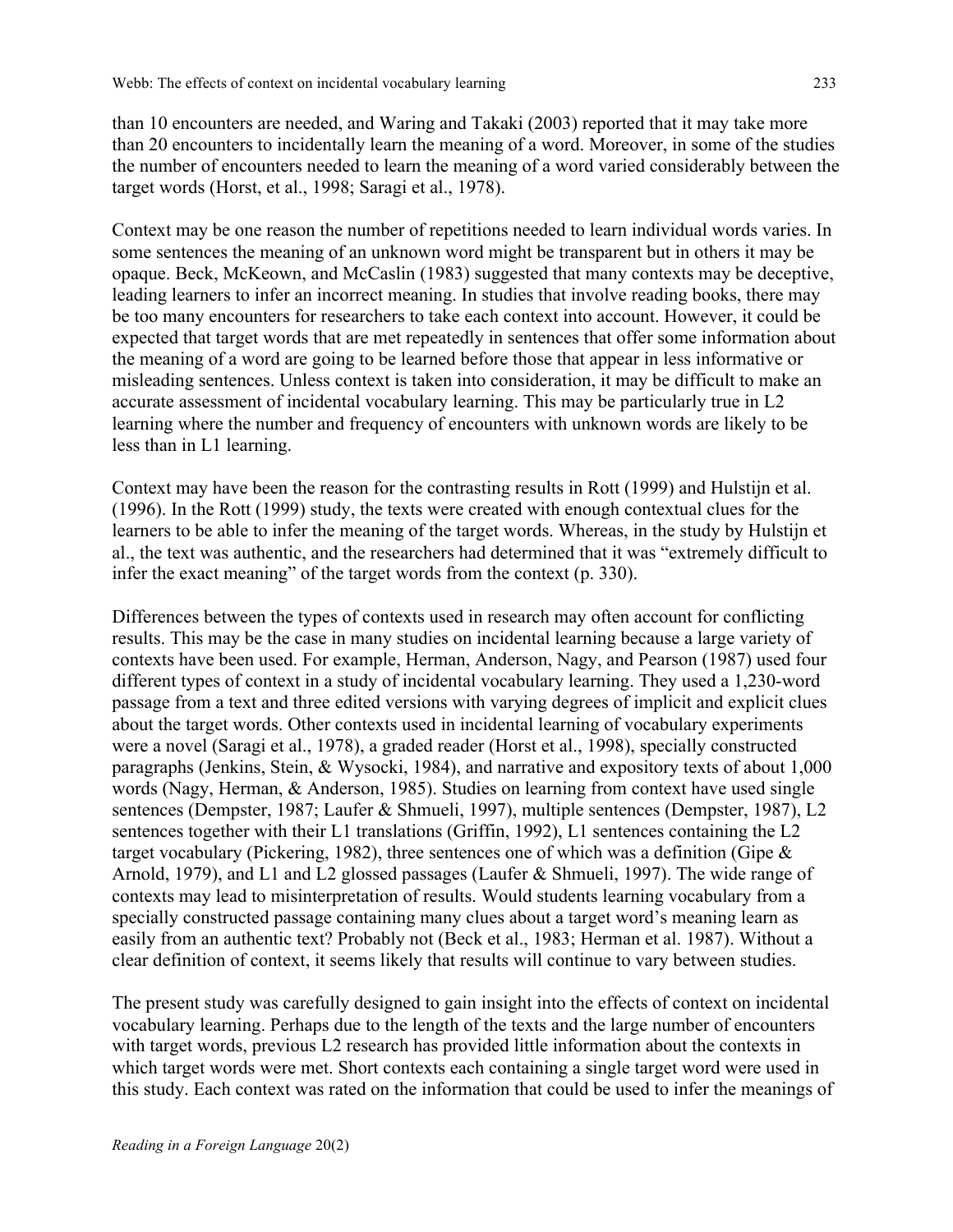the target words. By rating the contexts in which target words were encountered, the effects of more and less informative contexts could be compared.

## **Method**

#### *Participants*

The participants in this study were 50 Japanese native speakers learning English as a foreign language in four 2<sup>nd</sup>-year university classes in Fukuoka, Japan. All of the participants had studied English for a minimum of 7 years and had scored 80 percent or higher at the second 1,000-word level of Version 1 of the Vocabulary Levels Test (Schmitt, 2000). Their average raw score was 27.7/30, indicating that they had mastered that level (Schmitt, Schmitt, & Clapham, 2001) and should have little difficulty understanding all of the running words in the treatments.

## *Design*

The experiment was conducted within one 90-minute class period. The participants were randomly assigned to two groups: experimental and comparison. Each group completed a reading comprehension task. The task involved reading three sets of 10 sentences, each sentence containing 1 of 10 target words. The target words were disguised forms that had replaced 10 L2 words. The use of disguised forms ensured that the participants would have no prior knowledge of those items. The amount of information presented in the sentences that could be used to learn the meanings of the target words varied between the two tasks. Each set of 10 sentences was presented on one page. The first page was the same for both groups. However, the second and third pages that were presented to the experimental group were rated as being more informative than those sentences presented to the comparison group. Each group was given 12 minutes to complete their treatment. Four minutes was provided to read each page. In pilot tests, 4 minutes was found to be enough time for the participants to read all of the sentences on a page. A surprise vocabulary test measuring knowledge of form and meaning was administered after the treatments. The results of the groups were then compared to determine whether the amount of information presented in the contexts had a significant effect on vocabulary learning.

### *Target Words*

Six nouns and four verbs were selected as target words because nouns and verbs are the most common parts of speech found in natural text, and the 6:4 ratio approximates their proportional frequency of occurrence in language use (Kucera & Francis, 1967). Target words were chosen based on their frequency of occurrence in a selection of graded readers. The number of target words was determined during pilot studies. Factors, which were considered when establishing the number of target words, were subject fatigue and the time needed to complete the treatment and tests.

To ensure that the participants had no prior knowledge of the target words, they were replaced with disguised forms. The disguised forms and their L1 meanings were as follows: *ancon* (hospital), *cader* (lunch), *dangy* (street), *denent* (remember), *faddam* (write), *hodet* (face), *masco*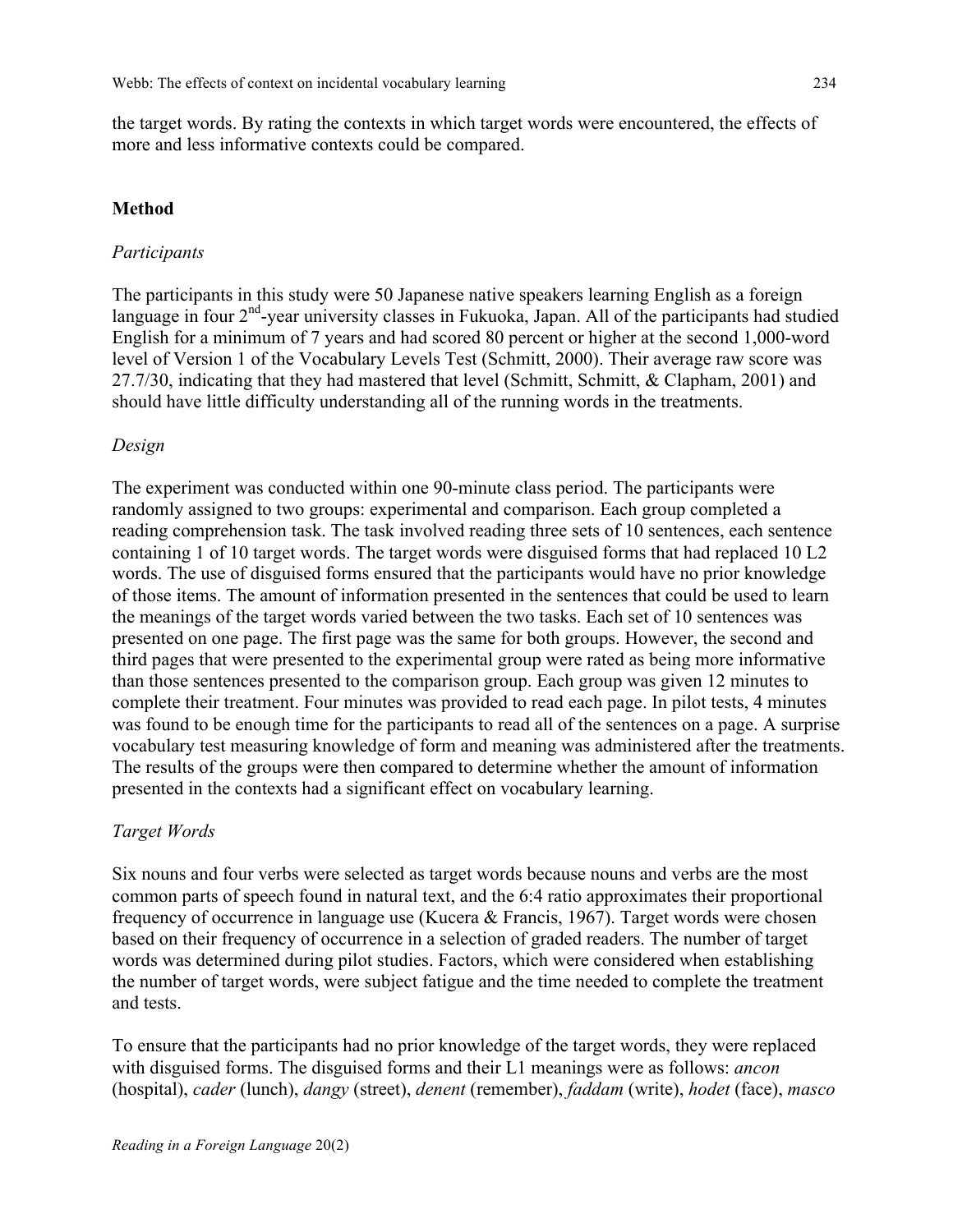Webb: The effects of context on incidental vocabulary learning 235

(train), *pacon* (wear), *sagod* (visit), and *tasper* (evening). To avoid confusion with partially known or known L2 items, the spellings of the disguised forms did not always conform to common L2 spellings. While there was a small possibility that this may have affected incidental learning of form, it should not have had any influence on the learning of meaning. In interviews with learners who took part in pilot studies, they reported that they believed all of the disguised forms to be authentic L2 words despite the fact that they were likely to have had L2 knowledge of form for the original target words. This was possible because the target words represented meanings that had low-frequency L2 synonyms. For example, although the participants may have known the words *hospital* and *write*, they were unlikely to know synonyms such as *sanatorium*, *infirmary*, *inscribe*, and *scribble*. Although the learners may have known the most frequent L2 forms, they may have assumed that there were less frequent synonyms that they did not know. Because the participants in this study did not know that disguised forms had been used, the experiment should have simulated authentic vocabulary learning.<sup>1</sup>

## *Contexts*

Participants encountered target words in short contexts (see Appendix A). A context was either one or two sentences long and averaged 14 words. The contexts were presented in random order on each page. Contexts were taken from the following graded readers from the Oxford Bookworm series: *The Elephant Man*, *Lord Jim*, *Agatha Christie*, *Chemical Secret*, *The Garden Party and Other Stories*, and *Decline and Fall*. Only one sense of a target word's meaning appeared in the context and the part of speech of each target word never changed from context to context. Extensive pilot testing was used to ascertain that participants were familiar with all of the running words in the contexts. Contexts that contained words that were unknown to any learner in the pilot tests were not used in the study. However, proper names that may not have been known to the participants such as *King's Cross* and *Harrogate* were included in the contexts because this is typical in graded readers. In studies where it is particularly difficult to determine the effects of a variable, controlling for unknown proper nouns may provide a more accurate assessment of its effects.

# *Order and Rating of Contexts*

Each sentence in the treatments was rated on the amount of information it provided about a target word's meaning. Researchers need to take into account the fact that the meaning of unknown words may be relatively clear in some contexts while in others it may be opaque or misleading. By rating each context on the information that could be used to learn the target words, the effects of context could be isolated. One weakness of previous L2 research is that little or no information has been provided about individual contexts. This is likely due to the large number of occurrences of target words and much longer texts in those studies.

The contexts were rated by two native speakers. Only contexts that were given the same rating by both native speakers were included in the study. The contexts were rated according to the following scale (adapted from Webb, 2007a):

1. Extremely unlikely that the target word can be guessed correctly. The text contains no contextual clues and may be misleading.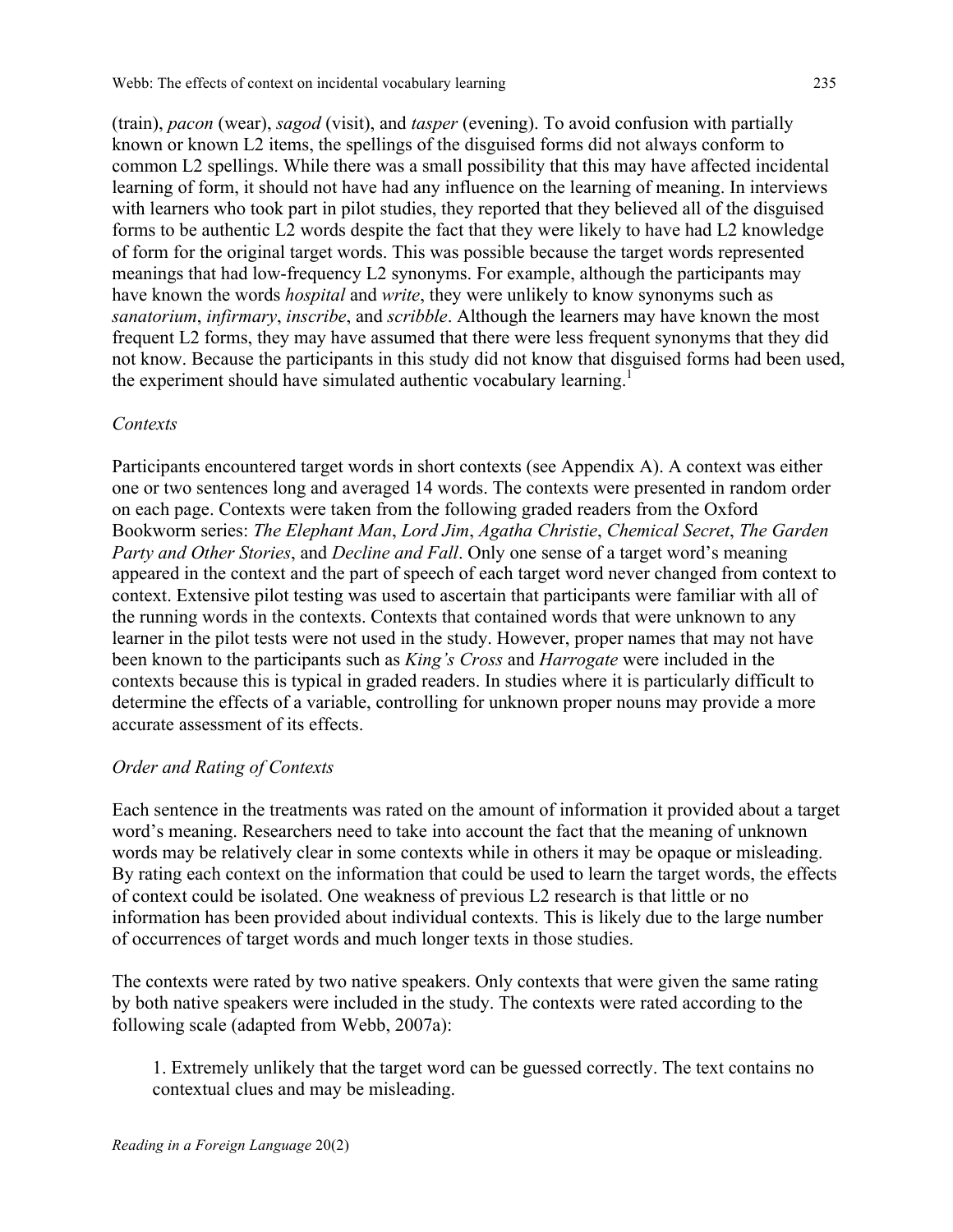2. It is unlikely that the exact meaning of the target word can be inferred. However, information in the context may lead to partial knowledge of the target word's meaning.

3. Information in the context may make it possible to infer the meaning of the target word. However, there are a number of choices. Participants may gain partial knowledge.

4. Participants have a good chance of inferring the meaning correctly. There are few meanings that are logical apart from the correct meaning. Participants should gain at least partial knowledge.

The following examples for the target words *sagod* (visit) and *ancon* (hospital) were rated from 1 (*least informative*) to 4 (*most informative*) on the scale above.

1. Her brother Edward was always with her when the King came to sagod.

2. He could read about things, and talk to his visitors, but he could not go out of the ancon by himself. He thought and played like a child.

3. "She's ill, that's all," I said quickly. "We're going to the ancon."

4. He was not ill, and of course the beds in the ancon are for ill people.

The order of the sentences was determined by their ratings. For both groups, the most informative context for each target word was the first presentation. However, the second and third encounters with the target words were different. The experimental group met the target words in the second most informative context in the second presentation and the third most informative context in the third presentation. For the comparison group, the most informative context was followed by the two least informative contexts in the second and third encounters with the target words. The context ratings for each sentence are shown in Table 1.

| <i>aois i: namego jo: casil</i> com | More informative<br>Encounter |                 |                 | Less informative<br>Encounter |                 |                 |
|-------------------------------------|-------------------------------|-----------------|-----------------|-------------------------------|-----------------|-----------------|
| Target word                         |                               |                 |                 |                               |                 |                 |
|                                     | 1 <sub>st</sub>               | 2 <sup>nd</sup> | $3^{\text{rd}}$ | 1 <sub>st</sub>               | 2 <sup>nd</sup> | $3^{\text{rd}}$ |
| ancon (hopital)                     |                               | 4               | 4               | 4                             | າ               | າ               |
| faddam (write)                      |                               | 4               | 3               |                               |                 |                 |
| masco (train)                       |                               |                 |                 |                               |                 |                 |
| pacon (wear)                        |                               |                 |                 |                               |                 |                 |
| sagod (visit)                       |                               |                 |                 |                               |                 |                 |
| denent (remember)                   | 4                             |                 |                 |                               |                 |                 |
| dangy (street)                      |                               |                 |                 |                               |                 |                 |
| cader (lunch)                       |                               |                 |                 |                               |                 |                 |
| hodet (face)                        |                               |                 |                 |                               |                 |                 |
| tasper (evening)                    |                               |                 |                 |                               |                 |                 |

Table 1. *Ratings for each context*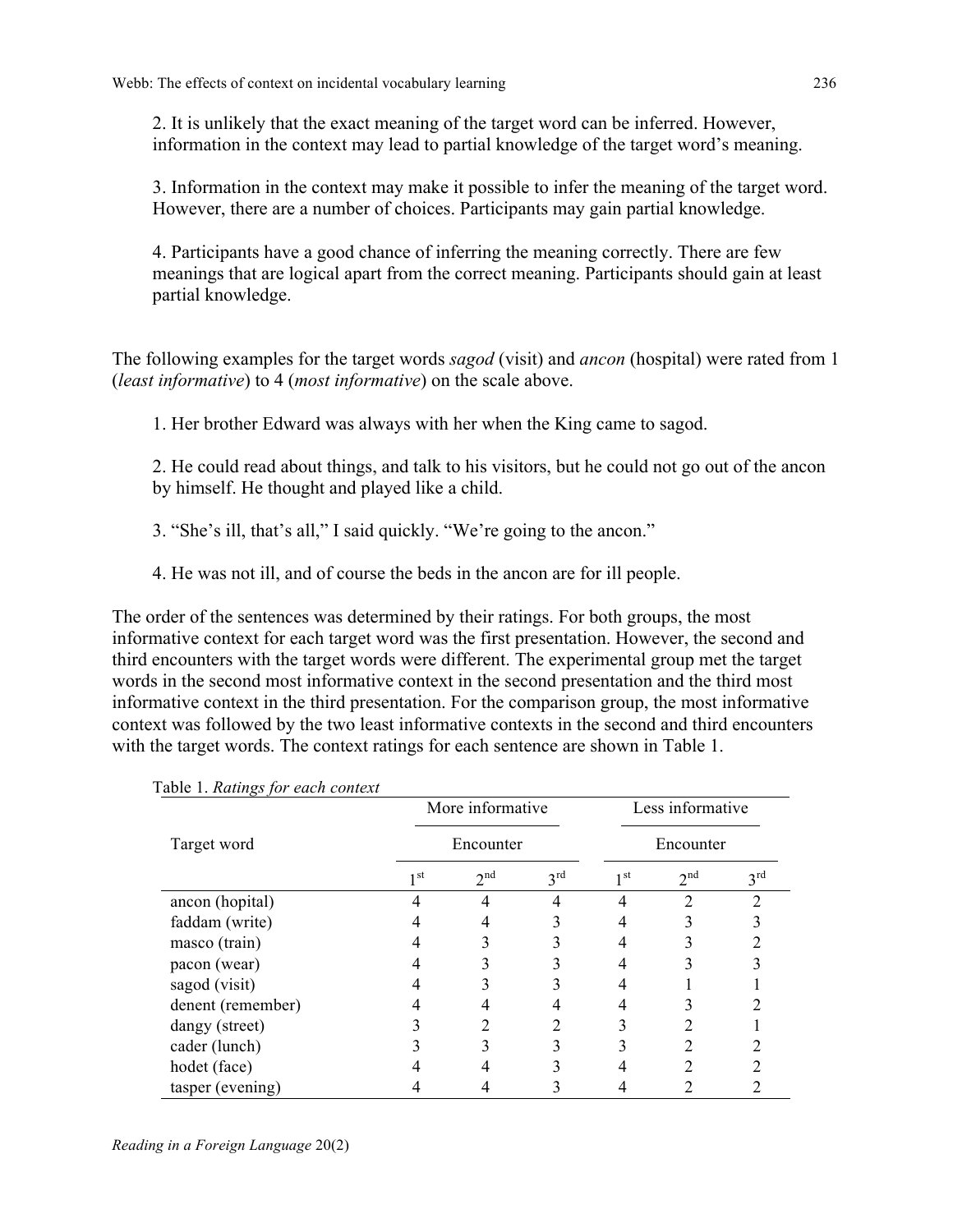## *Dependent Measures*

After the treatments, the learners were administered four tests that measured recall of form, recognition of form, recall of meaning, and recognition of meaning.<sup>2</sup> The tests were carefully sequenced to avoid earlier tests affecting answers to later tests. The participants were given as much time as they needed to complete the tests. Because disguised forms were used as target words, delayed post-tests were not administered. Without the possibility of further encounters with the target words in or outside of the classroom, the rate of decay of vocabulary knowledge should follow established norms (see for example, Waring & Takaki, 2003, which investigated incidental learning using disguised forms as target words).

On the first test, which measured recall of form, the participants heard each target word pronounced twice and had 10 seconds to correctly write the item. Because the participants were at an intermediate level and were likely able to write a close approximation of an unknown word based on its pronunciation, any spelling mistakes were scored as incorrect.

The second test was a multiple-choice test that measured recognition of form. On this test, the correct spelling of each target word was presented along with three distracters. The distracters resembled the target words both orthographically and phonetically. Subjects were required to circle the correct spelling to score correctly. The following examples are for the target words ancon and sagod.

| a) ancon | b) ankon  | c) anken  | d) ancan |
|----------|-----------|-----------|----------|
| a) sagad | b) saggud | c) saggod | d) sagod |

On the third test, which measured recall of meaning, the participants were presented with the disguised forms and were required to write their L1 translations. Direct translations of the target words or their less frequent synonyms were scored as correct. For example, for the target word *ancon* (hospital) the following responses would have been scored as correct: hospital, clinic, and sanatorium.

The final test was a multiple-choice test that measured recognition of meaning. On this test, each target word was presented together with the L2 word that it had replaced, and three distracters. The distracters were of the same parts of speech as the target words and had meanings that were related to the contexts read in the treatments. The following examples are for the target words *ancon* (hospital) and *sagod* (visit).

| ancon | a) house | b) car    | c) city  | d) hospital |
|-------|----------|-----------|----------|-------------|
| sagod | a) buy   | b) listen | c) visit | d) sit      |

## **Results**

The descriptive statistics (means, standard deviations, and number of participants) of scores for the four dependent measures are reported in Table 2. To determine whether there were any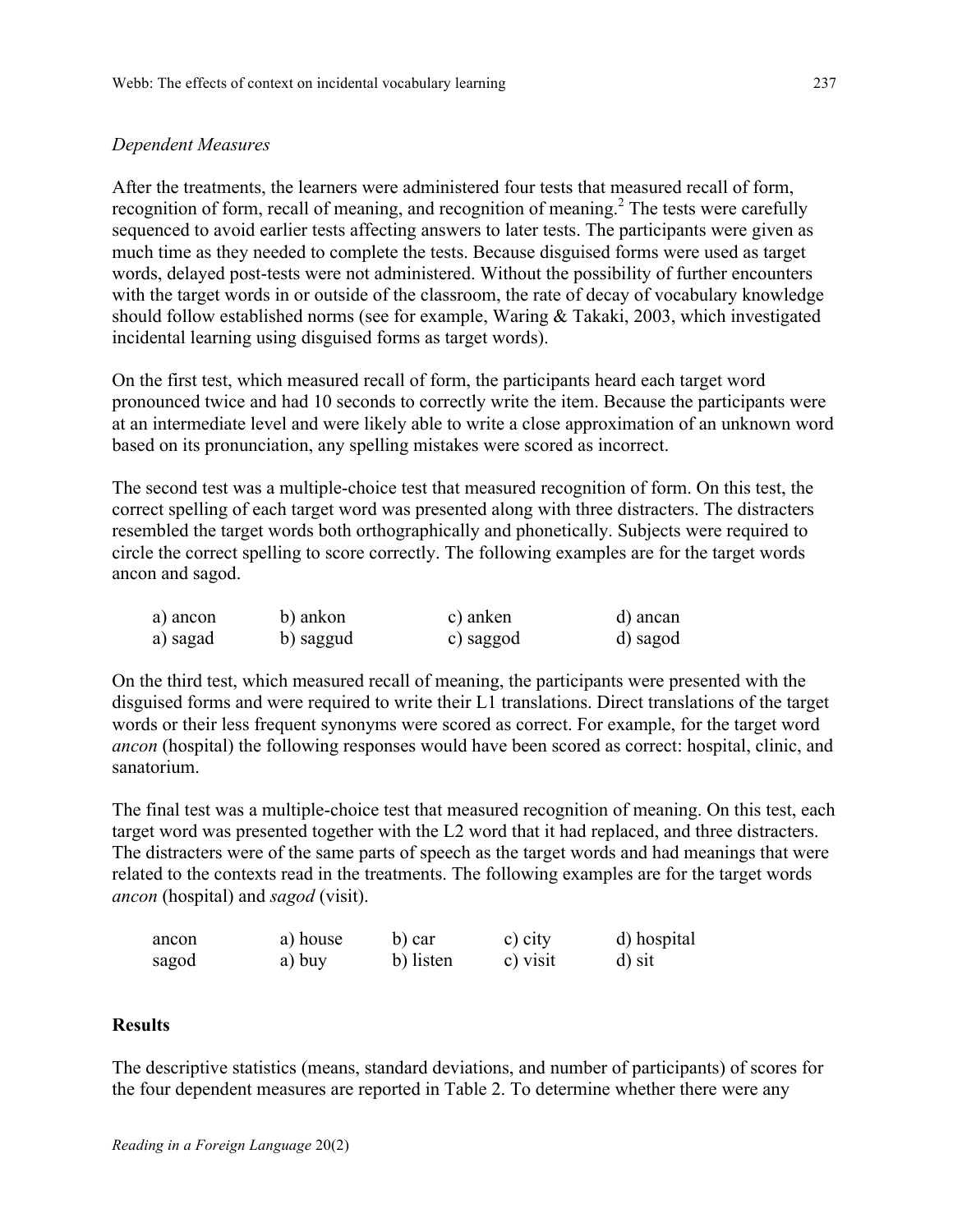overall differences among the treatment groups, a multivariate analysis of variance (MANOVA) was performed using the scores on the four dependent measures (recall of form, recognition of form, recall of meaning, and recognition of meaning). The independent variable was the type of learning task (incidental vocabulary learning from three informative sentences and three less informative sentences). The MANOVA realized an overall statistically significant difference,  $F(4,45) = 4.56, p < .01, \eta^2 = .29.$ 

| Contexts         | n  | Recall of<br>form | Recognition<br>of form | Recall of<br>meaning | Recognition<br>of meaning |
|------------------|----|-------------------|------------------------|----------------------|---------------------------|
| Less informative | 24 | 5.46(2.17)        | 7.54 (1.96)            | 0.13(0.34)           | 4.38 (1.74)               |
| More informative | 26 | 5.96 (1.89)       | 8.00(1.30)             | 1.31(1.81)           | 6.77(2.45)                |
|                  |    |                   |                        |                      |                           |

Table 2. *Means and standard deviations of learning conditions on dependent measures*

*Note*. Maximum score = 10. Standard deviations are in parentheses.

Table 2 shows that mean scores were higher on all four measures for the participants who met the target words in the more informative contexts. Learners who encountered the target words in the more informative sentences had significantly higher scores on the tests measuring recall of meaning,  $F(1,49) = 9.96$ ,  $p < .01$ ,  $\eta^2 = .17$ , and recognition of meaning,  $F(1,49) = 15.59$ ,  $p < .001$ ,  $\eta^2$  = .25. Differences between the two groups on the tests measuring recall of form,  $F(1,49)$  = 0.77,  $p = 0.384$ ,  $\eta^2 = 0.02$ , and recognition of form,  $F(1,49) = 0.97$ ,  $p = 0.330$ ,  $\eta^2 = 0.02$ , were not statistically significant.

#### **Discussion**

The present study examined the effects of context—more and less informative—on knowledge of form and meaning. The results found context to have a significant effect on gaining knowledge of meaning. The findings support the claims by Beck et al. (1983), as well as previous L1 findings (Jenkins, Matlock, & Slocomb, 1989) suggesting that context may affect acquisition of meaning. Learners who met target words in the three most informative contexts produced significantly higher scores on both tests measuring knowledge of meaning than learners who met the target words in the most informative context, followed by the two least informative contexts. The quality of the context provides an answer to why gains in knowledge of meaning have varied from word to word (Saragi et al., 1978; Horst et al., 1998) and study to study (Horst et al.; Rott, 1999; Saragi et al., 1978; Waring & Takaki, 2003). If unknown words repeatedly appear in informative contexts, their meanings may be learned relatively quickly. However, if unknown words appear in less informative or misleading contexts, it may take learners much longer to gain knowledge of meaning. Determining the number of encounters needed to learn the meaning of a word is likely to vary from word to word. L2 words can be learned incidentally if they are met in context enough times. However, the number of times needed to learn words is likely dependent on the contexts in which they are encountered.

The results showed that context had little effect on gaining knowledge of form. Both groups were able to spell more than half of the target words correctly and recognize the correct spellings of more than 75% of the items with no significant difference between the scores on each test. Since both groups encountered the target words an equal number of times, the findings indicate that it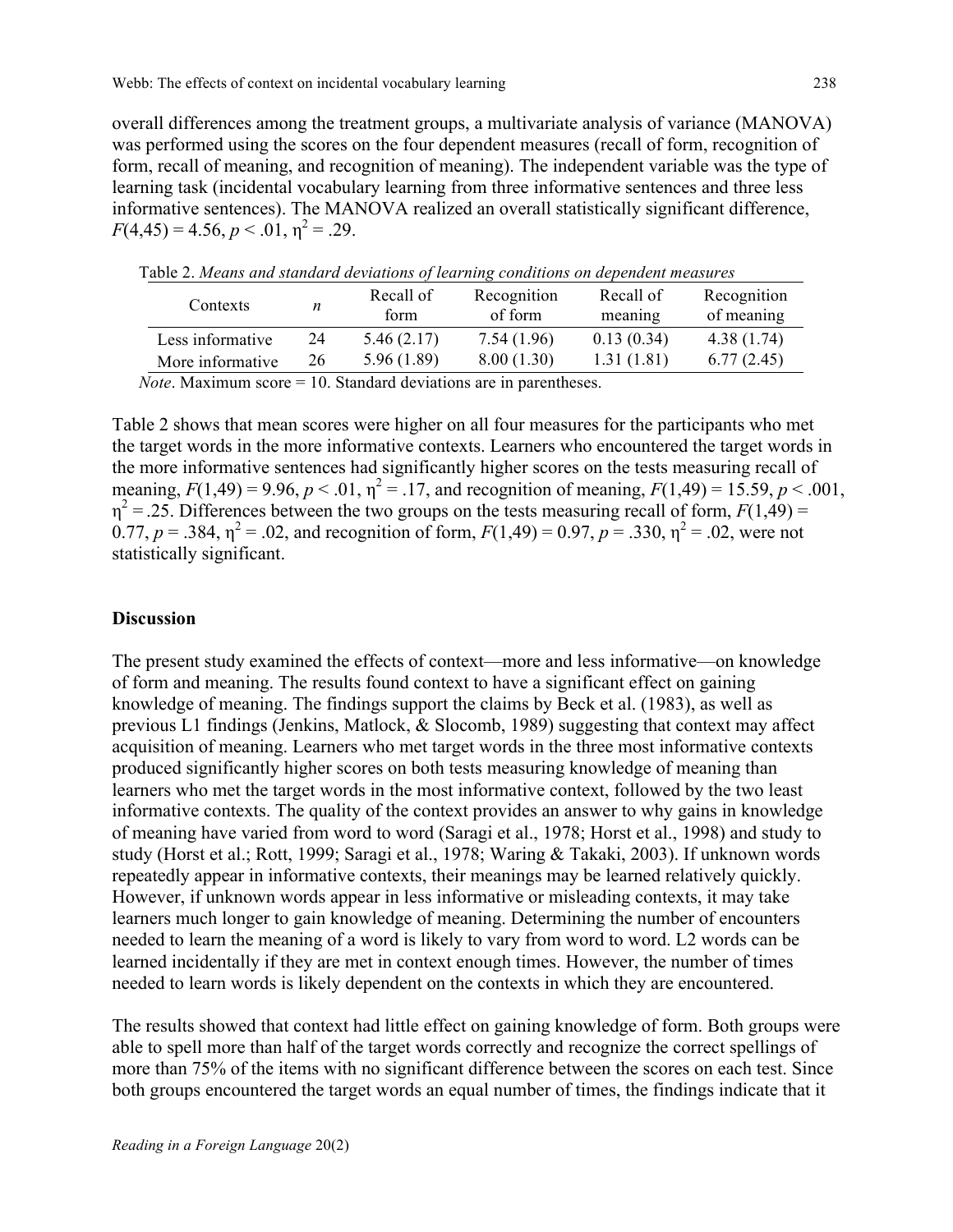may be the number of encounters rather than the quality of encounters that affects learning form. Since the difference between the contexts related only to the meaning of target words, it might be expected that knowledge of form would not be affected. However, the results contrast findings indicating that learners may ignore unknown words in uninformative contexts (Hulstijn et al., 1996). Measuring knowledge of form as well as meaning may be a means to determine whether learners make an equal effort to learn words in informative and uninformative contexts. Because the gains in knowledge of form were similar for both groups in the present study, it might be assumed that learners spend a similar amount of time trying to learn words in different types of contexts. It is important to note, however, that the incidental learning situation created in this study is not the same as incidental vocabulary learning from longer texts. Further research investigating incidental vocabulary learning in more ecologically valid contexts would be a useful follow-up to this study.

The results of the present study were part of a larger study that also investigated the effects of repetition on incidental vocabulary learning (Webb, 2007a). Both studies employed the same methodology with learners meeting the same disguised forms in rated contexts. In Webb's study, the contexts were presented from the most informative to the least informative for groups that encountered target words 1, 3, 7 and 10 times. Ten tests measuring five aspects of vocabulary knowledge were used to measure incidental learning. The three-encounter group was the same group that encountered the target words in the more informative contexts in this study. Table 3 presents Webb's results together with the results of this study.

| $\sim$<br>Number and quality of<br>encounters | n  | Recall of<br>form | Recognition<br>of form | Recall of<br>meaning | Recognition<br>of meaning |
|-----------------------------------------------|----|-------------------|------------------------|----------------------|---------------------------|
| 1 encounter                                   | 23 | 4.96              | 6.70                   | 0.35                 | 5.78                      |
|                                               |    | (1.94)            | (1.72)                 | (0.65)               | (2.09)                    |
| 3 encounters                                  | 24 | 5.46              | 7.54                   | 0.13                 | 4.38                      |
| 1, 9, 10                                      |    | (2.17)            | (1.96)                 | (0.34)               | (1.74)                    |
| 3 encounters                                  | 26 | 5.96              | 8.00                   | 1.31                 | 6.77                      |
| 1, 2, 3                                       |    | (1.89)            | (1.30)                 | (1.81)               | (2.45)                    |
| 7 encounters                                  | 26 | 7.19              | 8.27                   | 2.65                 | 6.50                      |
| 1, 2, 3, 4, 5, 6, 7                           |    | (1.41)            | (1.51)                 | (2.77)               | (2.10)                    |
| 10 encounters                                 | 24 | 7.71              | 8.75                   | 2.88                 | 7.58                      |
| $1 - 10$                                      |    | (1.94)            | (1.03)                 | (2.40)               | (2.12)                    |
| Control                                       | 22 | 1.35              |                        |                      |                           |
| no encounters                                 |    | (1.02)            |                        |                      |                           |

Table 3. *Means and standard deviations for incidental learning of form and meaning after meeting target words 1, 3, 7, and 10 times*

*Notes*. Encounter  $1 =$  the most informative context;  $2 =$  the second most informative context; and  $10 =$ the tenth most informative context. Maximum score on the tests = 10. Standard deviations are in parentheses. Adapted from Webb (2007a).

Webb (2007a) found that learners demonstrated significant gains in vocabulary knowledge each time the number of encounters with a word increased. Table 3, however, shows that meeting target words in an informative context followed by encounters in uninformative contexts may cause backsliding to occur. Both the single-encounter and three-encounter groups met the target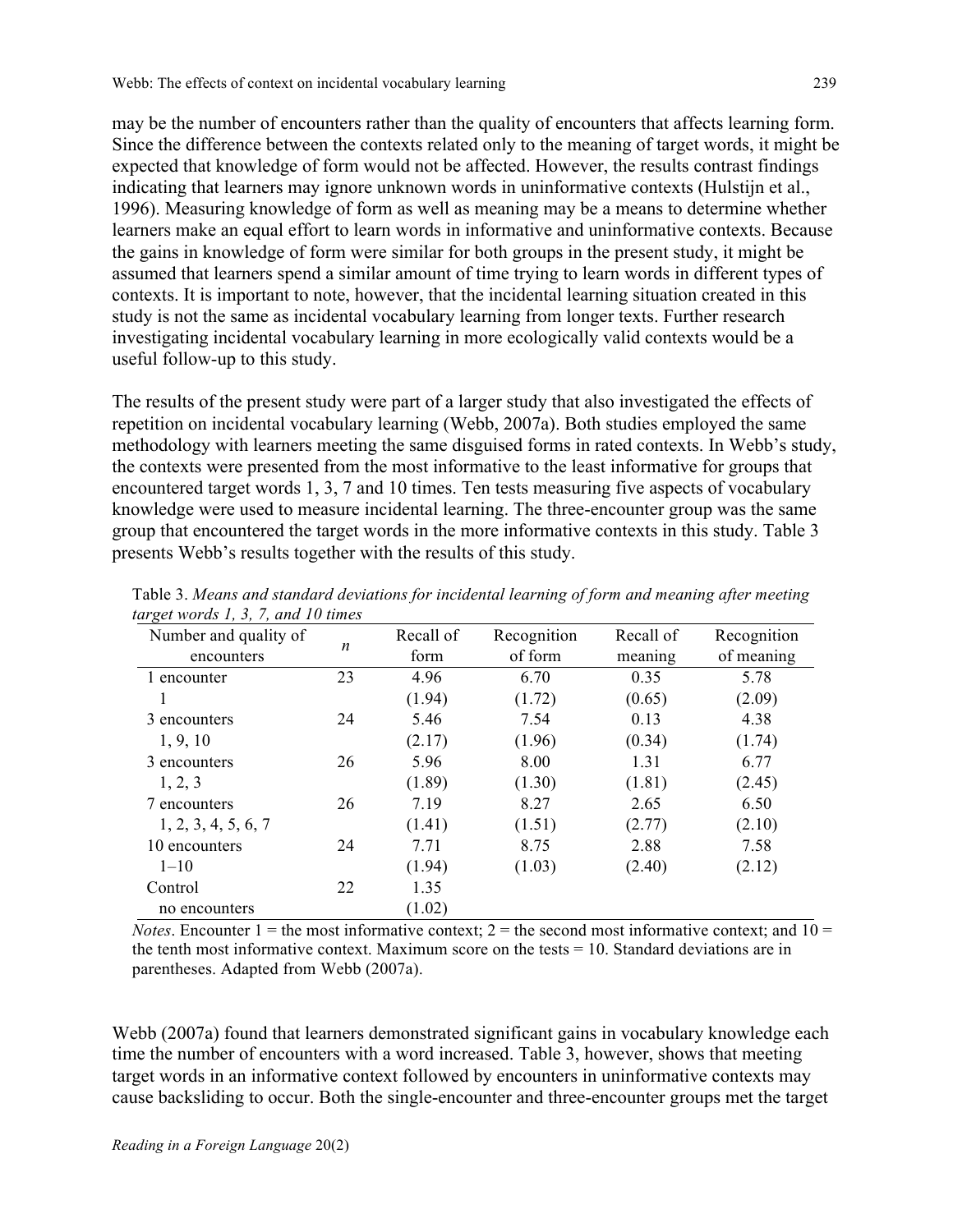words in the same contexts in the first encounter. When the presentations of the target words were followed by encounters in informative contexts, learners had slightly higher—although not significantly higher—scores on both tests of meaning. However, when the first presentation was followed by encounters with the target words in less informative contexts, scores on the test measuring recognition of meaning were significantly smaller  $(p < .05)$  than those of the singleencounter group in Webb's study. The relatively tiny gains made by the group that encountered target words in the three less informative contexts in relation to the single-encounter group suggest that initial gains resulting from meeting an unknown word in one informative context may be reduced in subsequent meetings if those contexts are less informative or misleading. It is likely that meeting a partially known word in an uninformative context may lead learners to reassess their previous knowledge or forget what they had learned. However, this may depend on the amount of knowledge previously gained.

It is also interesting to note that although the final three contexts encountered by the 10 encounter group were rated as the least informative, the 10-encounter group had significantly higher scores than the 7-encounter group on 4 of 10 measures of vocabulary knowledge (Webb, 2007a). This suggests that there may be a knowledge threshold after which backsliding is less likely to occur. If there is indeed a knowledge threshold, determining the point at which backsliding ceases to occur would be a very useful finding. It could provide researchers with a quantifiable amount that indicates whether acquisition is likely to occur. Further research is necessary to determine which aspects of knowledge are gained from meeting an unknown word in different sequences of informative and uninformative contexts. The order of contexts in both studies always began with the most informative contexts. However, learners may initially meet unknown words in less informative contexts when reading. Meeting an unknown word in a less informative context is a very common occurrence that needs to be examined.

The results have important implications for language teachers and for designers of course books and materials. Writers of graded readers need to consider the contexts in which the words that may not be known are presented. While it may not be necessary to always present target words in particularly informative contexts, words that might be unknown should not be repeatedly encountered in contexts with few contextual clues linked to the meaning of the word. Moreover, since one of the primary goals of graded readers is to help increase vocabulary learning, target vocabulary should never be presented in misleading contexts. Authors of English language course books also need to consider how the text will affect vocabulary learning. If target words are encountered in contexts that are uninformative or misleading, supplementary tasks or contexts involving those words are likely to be necessary for learners to gain knowledge of meaning. It is also important that teachers are aware of the importance of the effects of context on incidental learning. Teachers need to scan texts beforehand, consider how the context may affect learning, and judge whether target words are likely or unlikely to be learned. Supplementing examples of target words in informative contexts may notably improve vocabulary learning. However, if incidental learning is not the aim of the task, it may be beneficial for teachers to pre-teach the meaning of items that are necessary for comprehension but unlikely to be learned because of the contexts in which they occur.

Nation (1982) points out that unless there is a clear definition of context in research, results may be misleading. The sizeable context effect found in this study reinforces this and indicates that a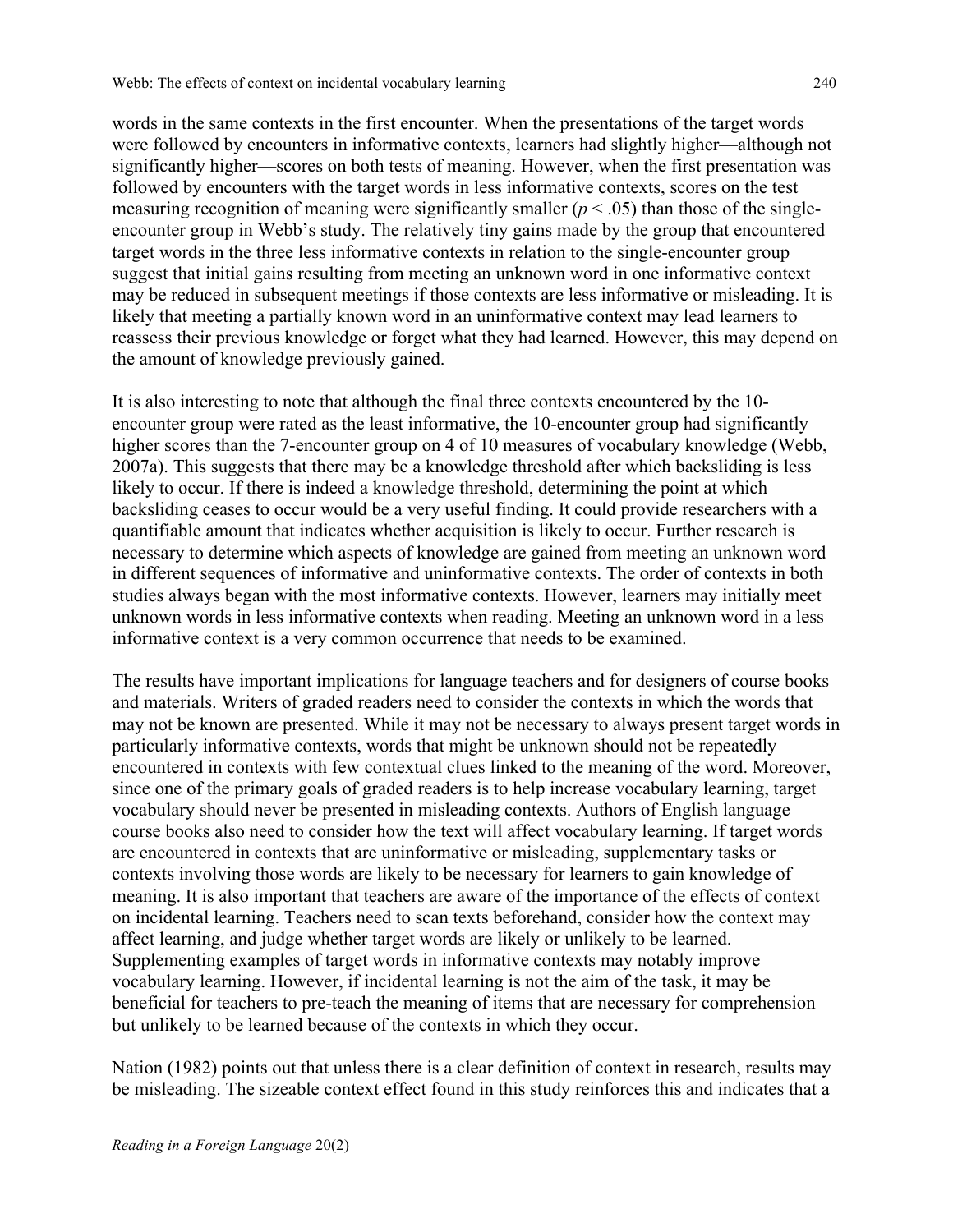better understanding of context is needed. Since there are so many different types of contexts used in incidental learning research, it is very unlikely that the results translate from one context to another. Certainly gains in knowledge are less likely to occur from reading a graded reader than from a passage created with sufficient clues to infer the meaning of unknown words. Researchers need to be aware of the effects of context and take them into consideration when comparing the results from different studies, as well as when designing their own experiments.

## **Acknowledgments**

I wish to acknowledge the generous input of the following people in the evolution of this paper: Paul Nation, Jonathan Newton, and Jim Dickie from Victoria University of Wellington, and the anonymous reviewers, for their helpful comments

## **Notes**

1. One reviewer suggests that learning disguised forms for known words may have reduced the chances of correctly inferring the words in context.

2. The present study was part of a larger study that investigated the effects of repetition and context on vocabulary knowledge. The effects of repetition on vocabulary knowledge were discussed in Webb (2007a). It should be noted that there were 10 tests measuring knowledge of five aspects of vocabulary knowledge employed in the larger study. Because the present study relates to earlier research that has focused on meaning and form, only the first three tests measuring recall of form, recognition of form, and recall of meaning, and the  $10<sup>th</sup>$  test measuring recognition of meaning were discussed in this article. More information on the tests can be found in Webb (2005, 2007a, 2007b, 2007c).

#### **References**

- Beck, I. L., McKeown, M. G., & McCaslin, E. S. (1983). Vocabulary: All contexts are not created equal. *Elementary School Journal*, *83*, 177–181.
- Day, R. R., Omura, C., & Hiramatsu, M. (1991). Incidental EFL vocabulary learning and reading. *Reading in a Foreign Language*, *7*, 541–551.
- Dempster, F. N. (1987). Effects of variable encoding and spaced presentation on vocabulary learning. *Journal of Educational Psychology*, *79*, 162–170.
- Dupuy, B., & Krashen, S. D. (1993). Incidental vocabulary acquisition in French as a foreign language. *Applied Language Learning*, *4*, 55–63.
- Gipe, J. P., & Arnold, R. D. (1979). Teaching vocabulary through familiar associations and contexts. *Journal of Reading Behavior*, *11*, 282–285.
- Griffin, G. F. (1992). Aspects of the psychology of second language vocabulary list learning. Unpublished doctoral dissertation, University of Warwick, UK.
- Herman, P. A., Anderson, R. C., Nagy, W. E., & Pearson, P. D. (1987). Incidental acquisition of word meaning from expositions with varied text features. *Reading Research Quarterly*,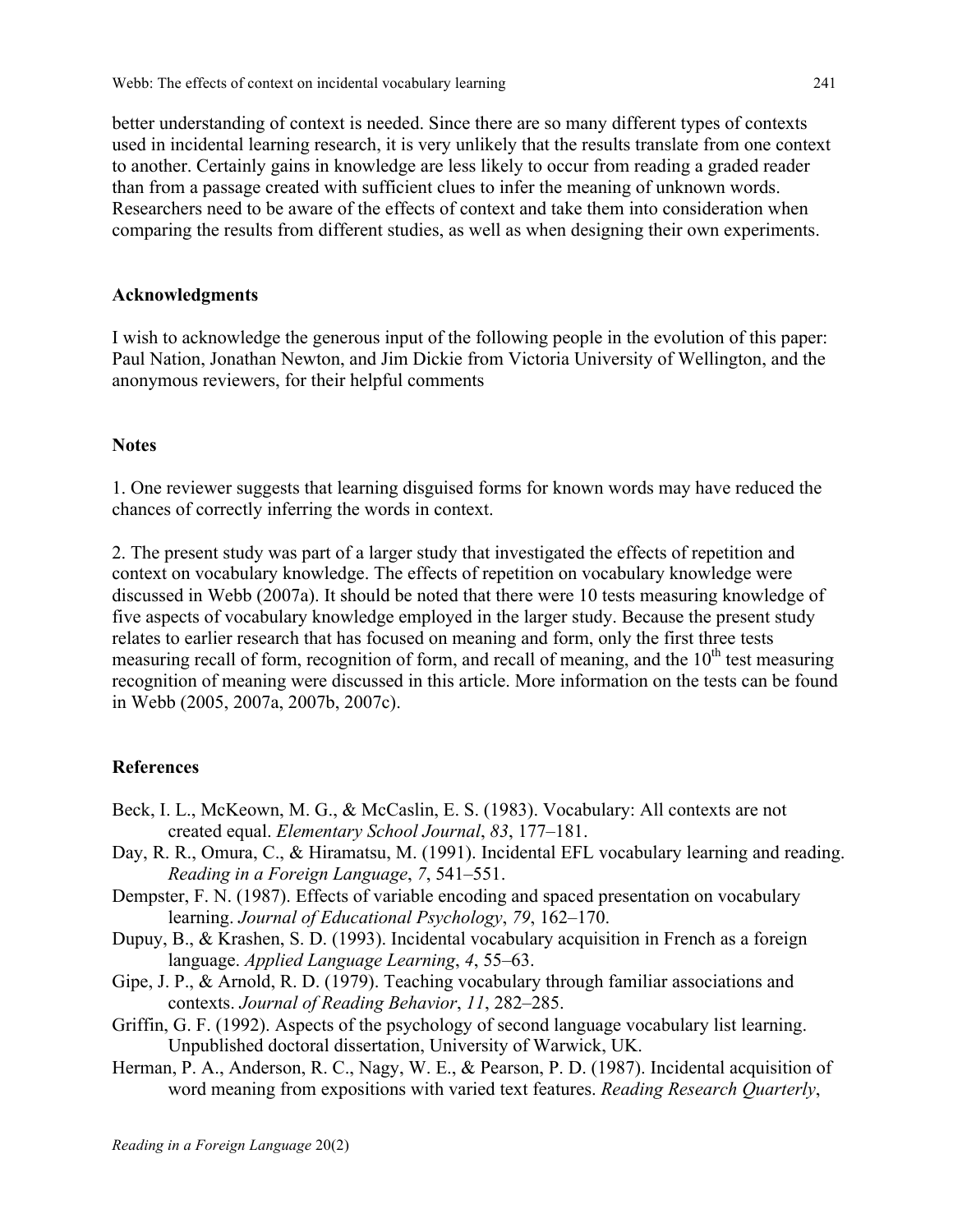Webb: The effects of context on incidental vocabulary learning 242

*22*, 263–284.

- Horst, M., Cobb, T., & Meara, P. (1998). Beyond *A Clockwork Orange*: Acquiring second language vocabulary through reading. *Reading in a Foreign Language*, *11*, 207–223.
- Hulstijn, J. H. (1992). Retention of inferred and given word meanings: Experiments in incidental vocabulary learning. In P. Arnaud & H. Bejoint (Eds.), *Vocabulary and applied linguistics* (pp. 113–125). London: Macmillan.
- Hulstijn, J., Hollander, M., & Greidanus, T. (1996). Incidental vocabulary learning by advanced foreign language students: The influence of marginal glosses, dictionary use, and reoccurrence of unknown words. *The Modern Language Journal*, *80*, 327–339.
- Hunt, A., & Beglar, D. (2005). A framework for developing EFL reading vocabulary. *Reading in a Foreign Language*, *17*, 23–59.
- Jenkins, J. R., Matlock, B., & Slocomb, T. A. (1989). Two approaches to vocabulary instruction: The teaching of individual word meanings and practice in deriving word meanings from context. *Reading Research Quarterly*, *24*, 215–235.
- Jenkins, J. R., Stein, M. L., & Wysocki, K. (1984). Learning vocabulary through reading. *American Educational Research Journal*, *21*, 767–787.
- Kucera, H., & Francis, W. N. (1967). *A computational analysis of present-day American English*. Providence, RI: Brown University Press.
- Laufer, B. (1991). The development of L2 Lexis in the expression of the advanced learner. *The Modern Language Journal*, *75*, 440–448.
- Laufer, B. (2001). Reading, word-focused activities and incidental vocabulary acquisition in a second language. *Prospect*, *16*, 44–54.
- Laufer, B., & Paribakht, T. S. (1998). The relationship between passive and active vocabularies: Effects of language learning context. *Language Learning*, *48*, 365–391.
- Laufer, B., & Shmueli, K. (1997). Memorizing new words: Does teaching have anything to do with it? *RELC Journal*, *28*, 89–108.
- Nagy, W. E., Anderson, R. C., & Herman, P. A. (1987). Learning word meanings from context during normal reading. *American Educational Research Journal*, *24*, 237–270.
- Nagy, W. E., Herman, P. A., & Anderson, R. C. (1985). Learning words from context. *Reading Research Quarterly*, *20*, 233–253.
- Nation, I. S. P. (1982). Beginning to learn foreign vocabulary: A review of the research. *RELC Journal*, *13*, 14–36.
- Nation, I. S. P. (2001). *Learning vocabulary in another language*. New York: Cambridge University Press.
- Pickering, M. (1982). Context-free and context-dependent vocabulary learning: An experiment. *System*, *10*, 79–83.
- Pitts, M., White, H., & Krashen, S. D. (1989). Acquiring second language vocabulary through reading: A replication of the Clockwork Orange study using second language acquirers. *Reading in a Foreign Language*, *5*, 271–276.
- Rott, S. (1999). The effect of exposure frequency on intermediate language learners' incidental vocabulary acquisition through reading. *Studies in Second Language Acquisition*, *21*, 589–619.
- Saragi, T., Nation, I. S. P., & Meister, G. F. (1978). Vocabulary learning and reading. *System*, *6*, 72–78.
- Schmitt, N. (2000). *Vocabulary in language teaching*. Cambridge: Cambridge University Press.
- Schmitt, N., Schmitt, D., & Clapham, C. (2001). Developing and exploring the behaviour of two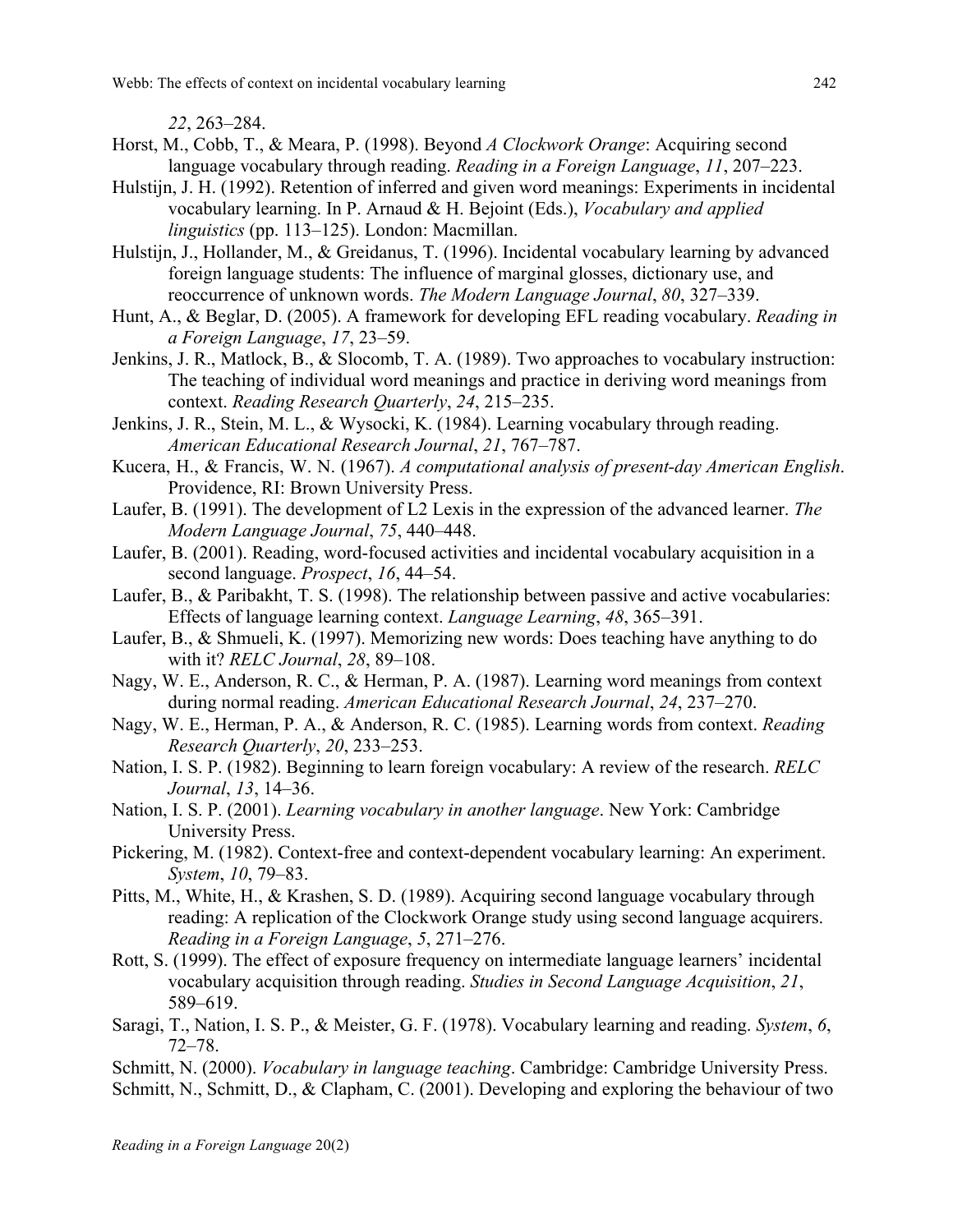new versions of the Vocabulary Levels Test. *Language Testing*, *18*, 55–88.

- Shu, H., Anderson, R. C., & Zhang, Z. (1995). Incidental learning of word meanings while reading: a Chinese and American cross-cultural study. *Reading Research Quarterly*, *30*, 76–95.
- Waring, R., & Takaki, M. (2003). At what rate do learners learn and retain new vocabulary from reading a graded reader? *Reading in a Foreign Language*, *15*, 1–27.
- Webb, S. (2005). Receptive and productive vocabulary learning: The effects of reading and writing on word knowledge. *Studies in Second Language Acquisition*, *27*, 33–52.
- Webb, S. (2007a). The effects of repetition on vocabulary knowledge. *Applied Linguistics*, *28*, 46–65.
- Webb, S. (2007b). The effects of synonymy on vocabulary learning. *Reading in a Foreign Language*, *19*, 120–136.
- Webb, S. (2007c). Learning word pairs and glossed sentences: The effects of a single sentence on vocabulary knowledge. *Language Teaching Research*, *11*, 63–81.
- Webb, S. (2008). Receptive and productive vocabulary sizes of L2 learners. *Studies in Second Language Acquisition*, *30*, 79–95.

# **Appendix A**

*Encounter 1*

- He was not ill, and of course the beds in the ancon are for ill people.
- He can read and faddam, and he thinks a lot.
- And in London, hundreds of people were waiting at King's Cross Station for the masco from Harrogate.
- He insisted on paconing a bright yellow sports jacket and diamond tie-pin while serving lunch.
- I don't want to be rich, but I do want to come to Australia and sagod you and Mollie and my grandchildren.
- Don't you denent you promised you would never leave me?
- After paying the driver and getting out, he suddenly realized how dark and dirty the narrow dangies were.
- He had cader and tea with Mrs. Walsh in the kitchen, and he felt really happy.
- As she stood up to see if her bag was all right, she saw her hodet in the mirror white, with big, round eyes.
- Archie stayed for the rest of the afternoon, and for supper that tasper.

## *Encounter 2: More informative contexts*

- Perhaps I had a Christmas with my mother once, but I do not denent it.
- So John had to walk back through the dangies in the middle of the night, all wet from the sea, while we laughed at him from the car.
- The first time Mary and the children laughed together, John felt a big smile come onto his hodet.
- Time passed slowly in the ancon, where the patients played cards, and slept, and told each other stories.
- She was paconing a white coat with a lot of pens in the top pocket.
- I sagoded him every day, and talked to him.
- I've ordered some champagne and some cader for us.
- There are no long taspers in our New Zealand days; the sun goes down and half an hour later it's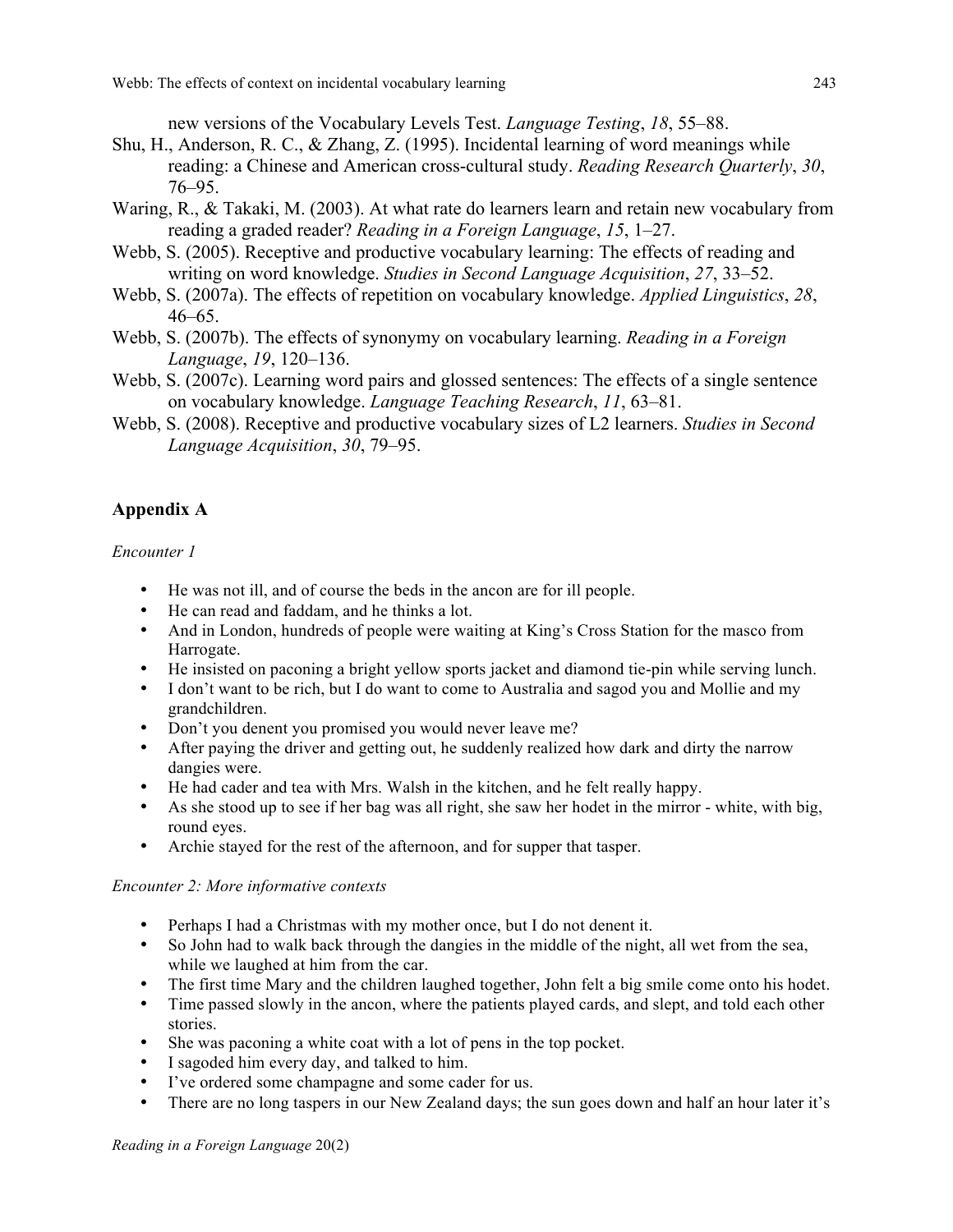Webb: The effects of context on incidental vocabulary learning 244

night.

- She asked a lot of people a lot of questions and always faddamed the answers in her notebook.
- Agatha still only eighteen years old went to London on the masco.

# *Encounter 3: More informative contexts*

- Children played in the narrow dangies.
- On her last day, Mary and John had cader in the factory restaurant together.
- She remembered seeing a beautiful young girl in a hotel in Cairo when she was sagoding Egypt with Clara.
- We liked to talk to him, and we are all very sorry because he is dead. A lot of people are going to denent him for a long time.
- Their friends were paconing white clothes, with Greenworld written on them.
- I could not see his hodet or his body.
- Bob Tappin and Bob Leeming played music in the hotel each tasper, and both of them watched the quiet woman in the corner of the room and began to think.
- I am a doctor at the London Ancon.
- Your brother faddamed his name on this paper.
- The masco began to go more slowly. It gave a long whistle. They were coming to a town.

## *Encounter 2: Less informative contexts*

- They were all paconing white gloves and their hands were inside a big glass box.
- At the corner of the dangy she met Laurie.
- I did not talk to him very much at the ancon. I looked at his head and arms and legs and body very carefully.
- They danced together many times that tasper, and Archie told her his plans.
- Then a cat came to sagod me a beautiful cat and then a dog.
- Then Simon stood up to say something. "Mr Duncan," he said. "I'll always denent this night."
- Everyone on the masco and the ship looked at him, and laughed at him.
- Paul found the Minister sitting alone in the garden after cader, smoking a large cigar, his big red hands folded over his large stomach, a soft hat over his eyes.
- "Why don't you faddam another book?" said Archie.
- His hodet was red and he looked at his shoes.

## *Encounter 3: Less informative contexts*

- I want to read what she faddamed to her dear husband.
- As soon as he could walk, he left the ancon and started looking for a ship to take him back to England.
- After cader we sat and talked for a while.
- His hodet was shining, excited, happy.
- Her brother Edward was always with her when the King came to sagod.
- Perhaps this happened. Or perhaps she's ill and can't denent who she is.
- During the tasper, she talked to some people who were just back from Baghdad, in Iraq.
- Big white clouds over the white dangies and sunshine everywhere.
- The masco left the station and rushed into the dark.
- I don't know anything about art, and I haven't met any grand people, and I don't pacon expensive clothes, but up to now, none of that has worried me.